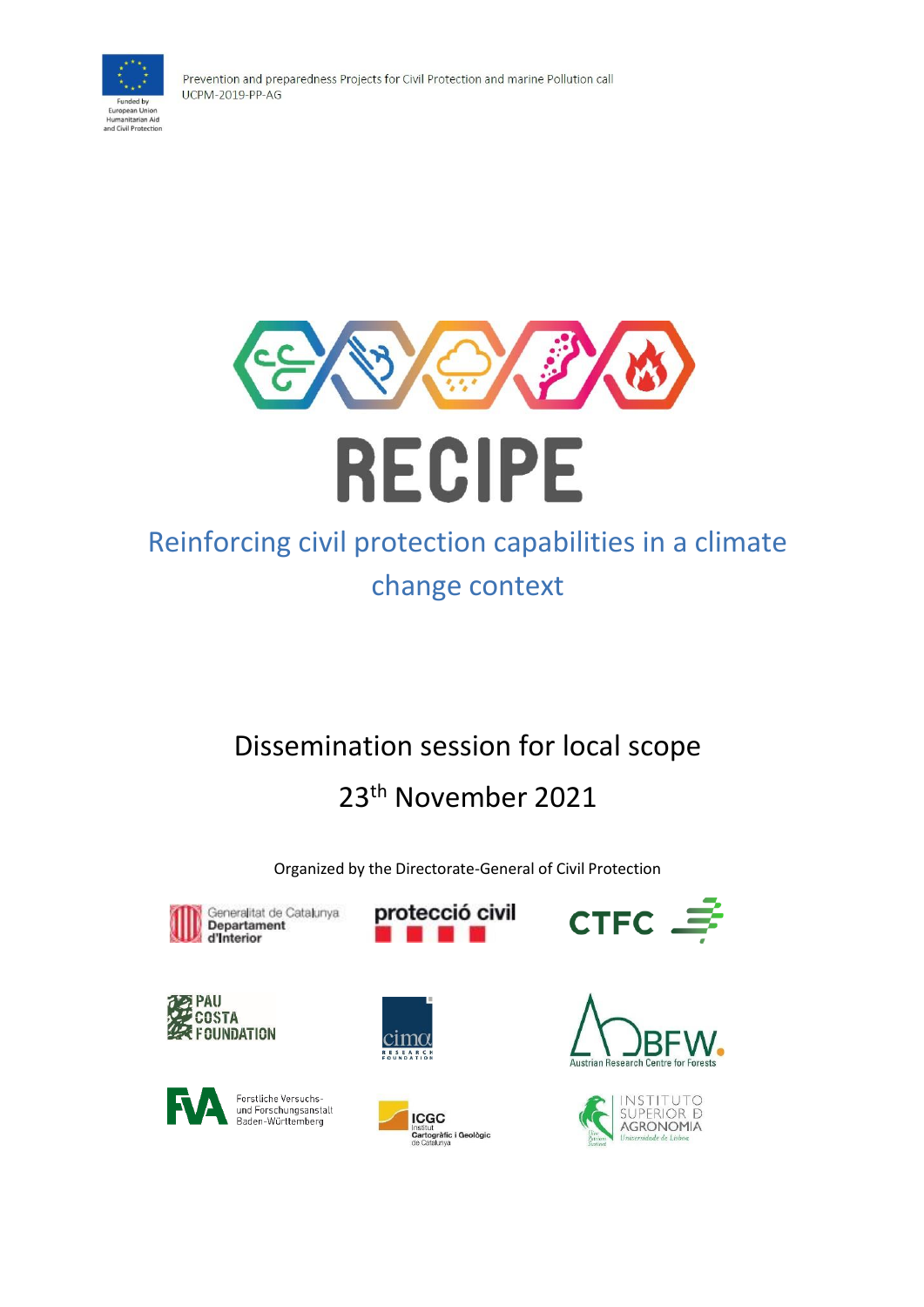

# **The RECIPE project**

The aim of the project is to develop tools and recommendations to strengthen both civil protection services and emergency services in the management of emergencies and the planning of natural risks, in the context of the new scenarios that climate change may entail.

The motivation to carry out this project is the evidence that climate change is already revealing and that this entails a significant impact on natural-origin risks. This impact is expected to generate an increase in the frequency and severity of extreme weather events, as experienced in recent years, in episodes such as the Gloria storm of 2020, flooding that affected part of Germany in 2021, and forest fires in the eastern Mediterranean in the same year.

One of the aspects that the project has addressed is the importance of the interaction between different risks and the simultaneity of risks (multi-risk episodes). These phenomena increase difficulties during emergency management. From some of the latest episodes of emergencies and the climate change projections may be deduced that these scenarios may become more frequent.

Finally, the project aims to provide a comprehensive overview of risk management, taking into account not only emergency management during the response stage, but also during all the cycle, from prevention to recovery, since it is clear that investment in prevention is more economical than investment during the response phase and, moreover, it reduces damages.

RECIPE is a two-year project funded by the EU Civil Protection Mechanism (January 2020 – November 2021), with the participation of eight institutions from five countries. More information can be found on the **project** [website.](http://recipe.ctfc.cat/)

#### **Partnership**

| Centre de Ciència i Tecnologia Forestal de Catalunya (CTFC, Catalunya) - Coordinator      |  |  |
|-------------------------------------------------------------------------------------------|--|--|
| Fundació d'ecologia del foc i gestió d'incendis Pau Costa (FPC, Catalunya)                |  |  |
| Forstliche Versuchs- und Forschungsanstalt Baden-Württemberg (Alemanya)                   |  |  |
| Centro Internazionale in Monitoraggio Ambientale Fondazione (CIMA, Itàlia)                |  |  |
| Bundesforschungs- und Ausbildungszentrum für Wald, Naturgefahren und Landschaft (Austria) |  |  |
| Instituto Superior de Agronomia (ISA, Portugal)                                           |  |  |
| Institut Cartogràfic i Geològic de Catalunya (ICGC, Catalunya)                            |  |  |
| Departament d'Interior (DINT, Catalunya)                                                  |  |  |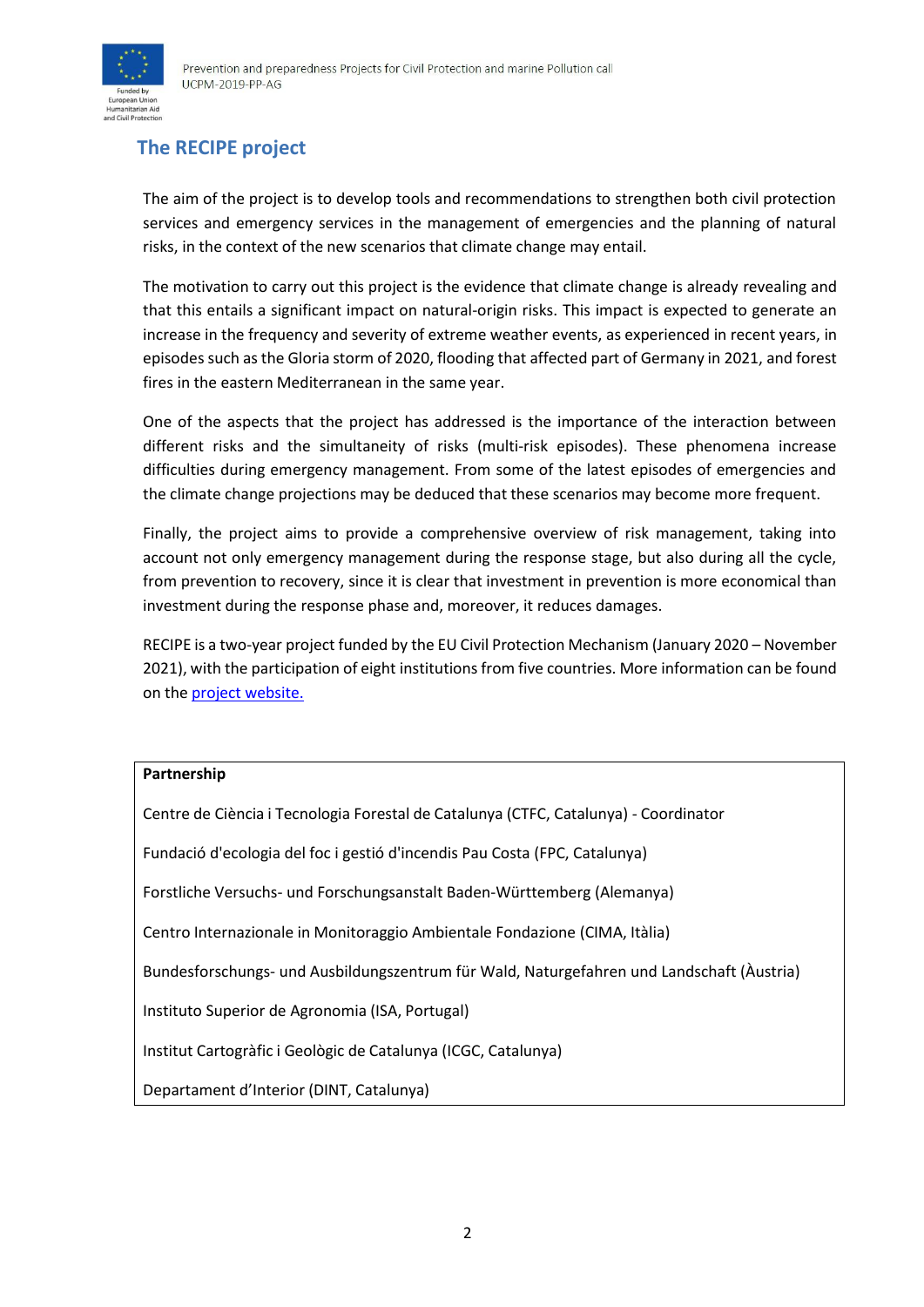

## **This session**

Thissession is organized by the Directorate-General for Civil Protection of the Generalitat de Catalunya and is directed to municipalities.

The aim of this session is to disseminate what has been worked on, but, above all, to make known the main results that can contribute to improving the management of emergencies at all stages and to reducing risk, as well as present and future damages in such episodes.

The host of the session will be David Pagès, of the Risk Management and Planning Service of the Directorate-General of Civil Protection.

Speakers will talk in Catalan and English and will have simultaneous translation.

### **Preliminary program**

| Reinforcing civil protection capabilities in a climate change context<br>25th November 2021 |                                                                                                                                                                                                                                                                                                         |                                                                                                                               |
|---------------------------------------------------------------------------------------------|---------------------------------------------------------------------------------------------------------------------------------------------------------------------------------------------------------------------------------------------------------------------------------------------------------|-------------------------------------------------------------------------------------------------------------------------------|
| 10.00-10.05 h                                                                               | Presentation of the session                                                                                                                                                                                                                                                                             | David Pagès (DINT)                                                                                                            |
| 10.05-10.15h                                                                                | Official opening                                                                                                                                                                                                                                                                                        | Mercè Salvat (Director Gral. Civil<br>Protection)                                                                             |
| 10.15-10.35h                                                                                | Presentation of the project                                                                                                                                                                                                                                                                             | <b>Eduard Plana (CTFC)</b>                                                                                                    |
| 10.35-10.50 h                                                                               | Detection of civil protection needs for emergency<br>management                                                                                                                                                                                                                                         | Núria Gasulla (DINT)                                                                                                          |
| 10.50-11.00 h                                                                               | <b>Break</b>                                                                                                                                                                                                                                                                                            |                                                                                                                               |
| 11.00-11.20 h                                                                               | Foreseen impacts of climate change on civil protection                                                                                                                                                                                                                                                  | Marta Giambelli (CIMA) - English                                                                                              |
| 11.20-11.35h                                                                                | Decision support tools                                                                                                                                                                                                                                                                                  | <b>Guillem Canaleta (FPC)</b>                                                                                                 |
| 11.35-12.15h                                                                                | Support tools and guides:<br>• Participatory approach to civil protection planning in<br>floods<br>• Integrated fire risk assessment and planning at the<br>landscape and urban-forest interface<br>• Tools to improve fire risk awareness<br>• Forest mass management at the urban-forest<br>interface | Chiara Franciosi (CIMA) – English<br>Marta Serra (CTFC)<br><b>Guillem Canaleta (FPC)</b><br>Catarina Sequeira (ISA) - English |
| 12.15-12.30h                                                                                | Questions                                                                                                                                                                                                                                                                                               |                                                                                                                               |
| 12.30-12.40 h                                                                               | Conclusion                                                                                                                                                                                                                                                                                              |                                                                                                                               |